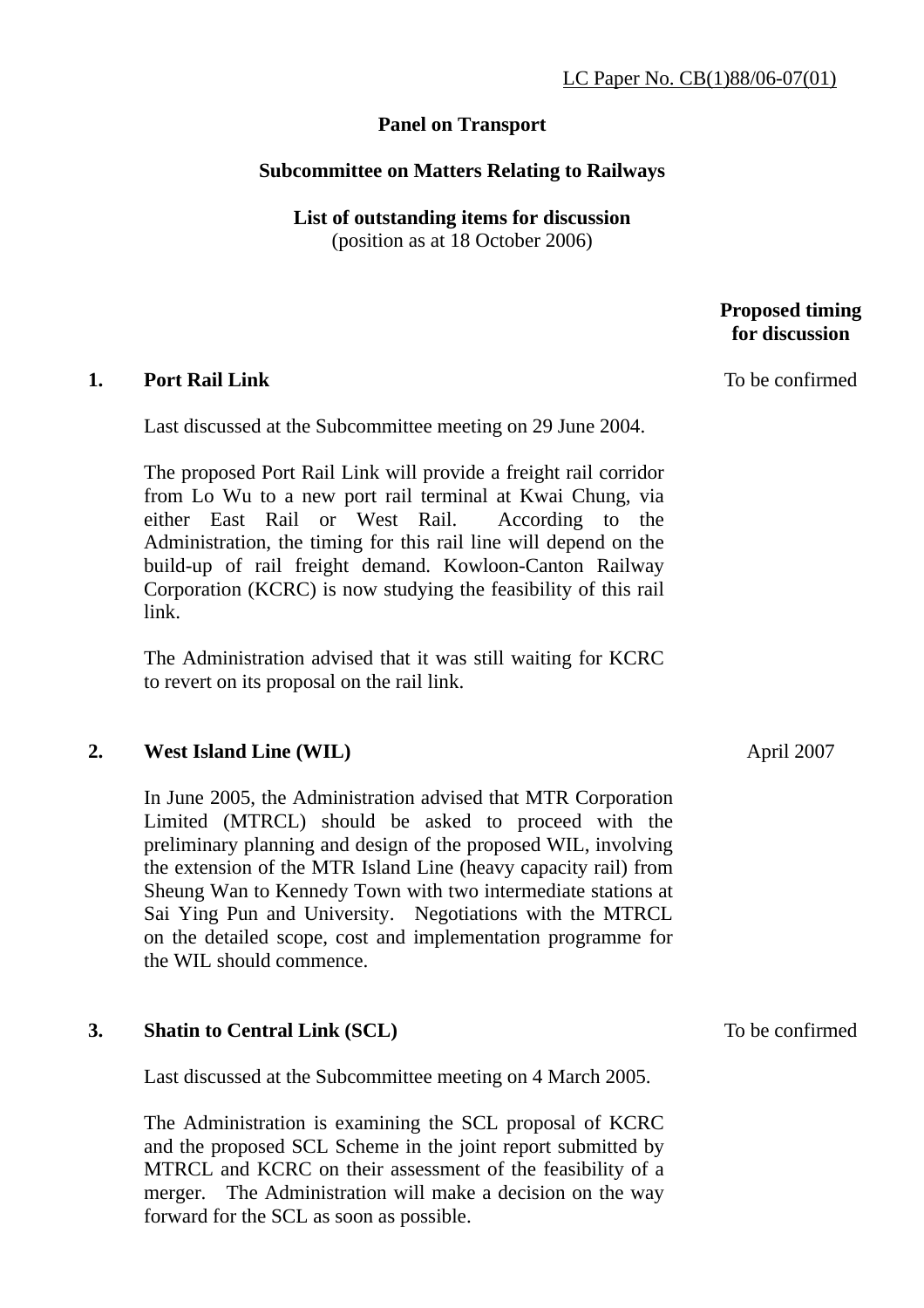**4. Broadcasting of advertisements and programmes carrying sounds by KCRC in its train compartments and distribution of pamphlets and conduct of other promotional activities inside MTR stations** 

This item was proposed by Mr Albert CHAN.

Mr Albert CHAN considered it necessary to review the situation of enforcement of certain regulations in the Mass Transit Railway By-laws (Cap. 556B) and Kowloon-Canton Railway Corporation By-laws (Cap. 372B). He pointed out that the broadcasting of advertisements and programmes carrying sounds by KCRC in its train compartments had been causing disturbance to passengers. He also observed that recently, some commercial entities were allowed to distribute pamphlets and conduct other promotional activities inside MTR stations and these commercial activities had caused nuisances to passengers. He was also concerned that the abovementioned activities might contravene the relevant provision(s) under the respective By-laws.

(*Note* : The Administration has suggested that the subject matters are mainly concerned with the Railway Corporations' power under the By-laws, which will be reviewed by the Bills Committee on Rail Merger Bill during the discussion of the Rail Merger Bill).

# **5. Review of Light Rail Transit (LRT) service**

This item was proposed by Mr Albert CHAN on 17 February 2006. Noting that KCRC had been conducting a strategic review on LRT Service Area, Mr Albert CHAN requested that the Subcommittee be briefed on the findings of the review and the proposed rationalization plan of LRT.

Mr WONG Kwok-hing also proposed to review the service improvement measures taken by KCRC on 8 October 2006 for the purpose of easing the congestion situation at platforms of some Tin Shui Wai Light Rail stops.

(*Note* : The Administration has explained that there is no expiry of KCRC's power to operate Light Rail under the KCRC Ordinance. Neither does KCRC have a strategic review of the positioning and services of LRT. The recent service